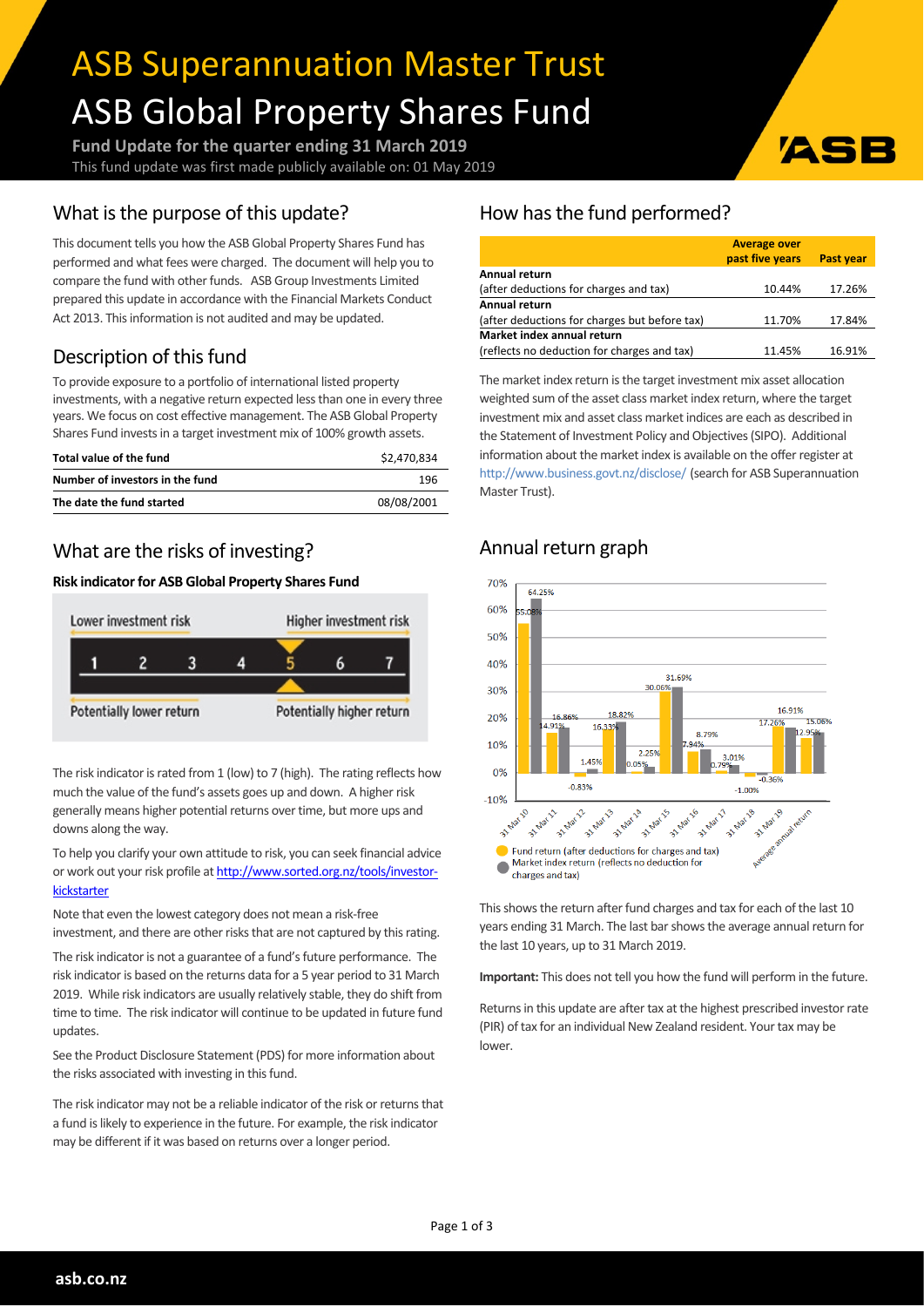## What fees are investors charged?

Investors in the ASB Global Property Shares Fund are charged fund charges. In the year to 31 March 2018 these were:

|                                                          | % of net asset value |
|----------------------------------------------------------|----------------------|
| Total fund charges <sup>1</sup>                          | 0.53%                |
| Which are made up of:                                    |                      |
| Total management and administration charges              | 0.53%                |
| Including:                                               |                      |
| Manager's basic fee                                      | 0.35%                |
| Other management and administration charges              | 0.18%                |
| <b>Total performance-based fees</b>                      | $0.00\%$             |
| Description of how charge is calculated<br>Other charges |                      |
| Administration fees                                      | See below            |
|                                                          |                      |

*<sup>1</sup>Total fund charges are exclusive of GST.*

Investors may also be charged individual action fees for specific actions or decisions (for example, for withdrawing from or switching funds).

An administration fee may apply. If you are an ordinary member, you will pay an administration fee of 0.50% of the daily average balance of your account. If you are a specified member, the administration fee you pay (if anything) will depend on what has been agreed with your employer – please consult your employer for more information.

Small differences in fees and charges can have a big impact on your investment over the long term.

### Example of how this applies to an investor

Jason had \$10,000 in the fund at the start of the year and did not make any further contributions. At the end of the year, Jason received a return after fund charges were deducted of \$1,726.00 (that is 17.26% of his initial \$10,000). Jason also paid \$54.32 in other charges.\* This gives Jason a total return after tax of \$1,671.68 for the year.

\*The amount of other charges you pay depends on whether you are an ordinary member or a specified member. Jason is an ordinary member and therefore pays an administration fee of 0.50% of the daily average balance of his account.<sup>†</sup> If Jason were a specified member, the administration fee he pays(if any) depends on what we have agreed with his employer.

† The administration fee that Jason paid forthe yearis \$54.32. This assumesthat the daily average balance of his account is \$10,863.00.

#### What does the fund invest in?

#### **Actual investment mix**

This shows the types of assets that the fund invests in.



#### **Target investment mix**

This shows the mix of assets that the fund generally intends to invest in.

| Cash and cash equivalents    | 0.00%   |
|------------------------------|---------|
| New Zealand fixed interest   | 0.00%   |
| International fixed interest | 0.00%   |
| Australasian equities        | 0.00%   |
| International equities       | 0.00%   |
| Listed property              | 100.00% |
| Unlisted property            | 0.00%   |
| Commodities                  | 0.00%   |
| Other                        | 0.00%   |

#### **Currency hedging**

As at 31 March 2019 the fund's exposure to assets denominated in foreign currencies was 96%, of which 98% was hedged. This meansthe fund's unhedged foreign currency exposure was 2% of the net asset value of the fund. More information on our currency hedging model can be found in the SIPO on the offerregister at http://www.business.govt.nz/disclose (search for ASB Superannuation Master Trust).